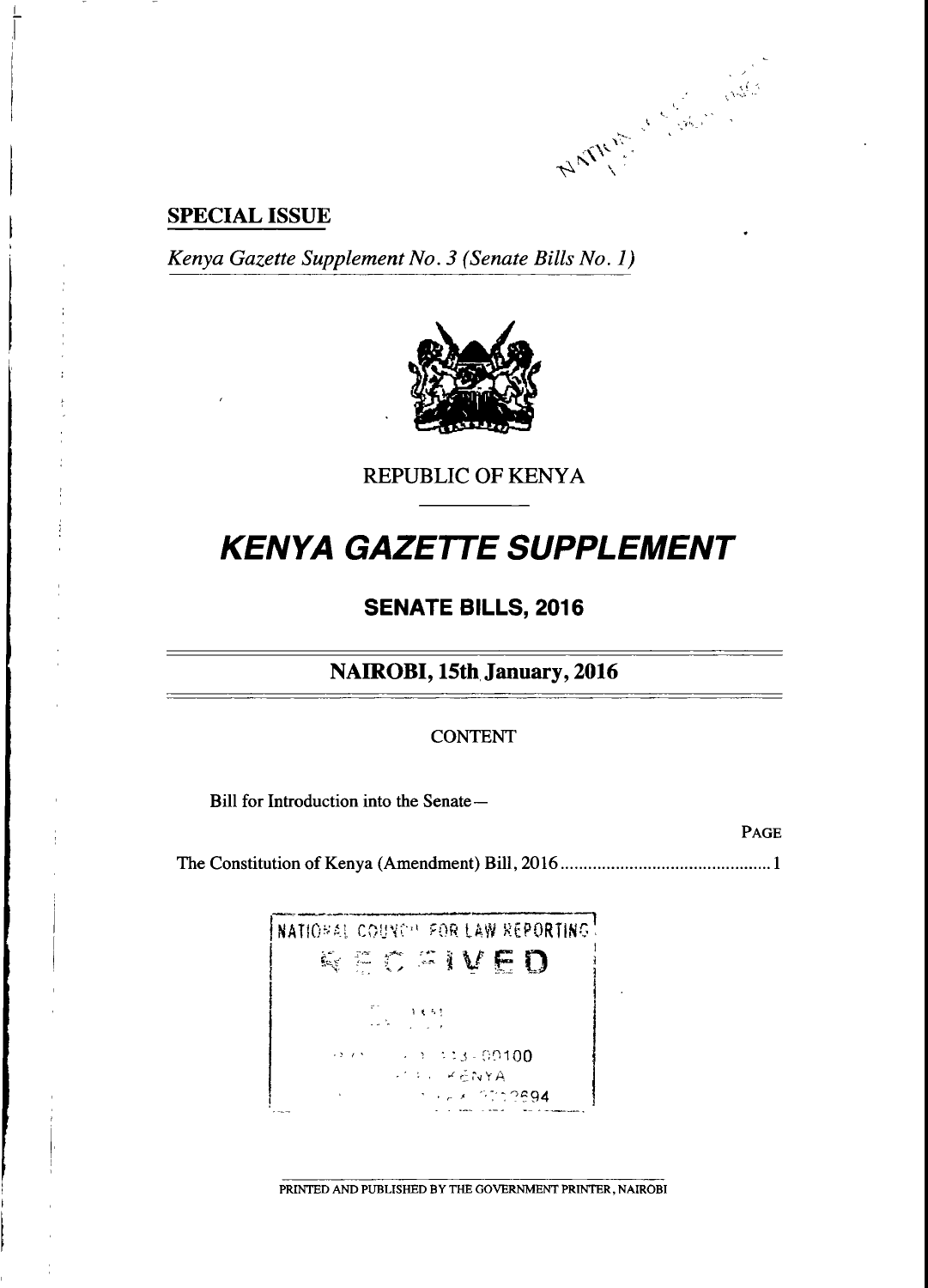$\label{eq:2.1} \frac{1}{\sqrt{2}}\sum_{i=1}^n\frac{1}{\sqrt{2}}\sum_{i=1}^n\frac{1}{\sqrt{2}}\sum_{i=1}^n\frac{1}{\sqrt{2}}\sum_{i=1}^n\frac{1}{\sqrt{2}}\sum_{i=1}^n\frac{1}{\sqrt{2}}\sum_{i=1}^n\frac{1}{\sqrt{2}}\sum_{i=1}^n\frac{1}{\sqrt{2}}\sum_{i=1}^n\frac{1}{\sqrt{2}}\sum_{i=1}^n\frac{1}{\sqrt{2}}\sum_{i=1}^n\frac{1}{\sqrt{2}}\sum_{i=1}^n\frac$  $\mathcal{O}(\mathcal{O}_\mathcal{O})$  . The set of the set of the set of the set of the set of the set of the  $\mathcal{O}(\mathcal{O})$  $\label{eq:2.1} \mathcal{L}(\mathcal{L}) = \mathcal{L}(\mathcal{L}) \mathcal{L}(\mathcal{L}) = \mathcal{L}(\mathcal{L}) \mathcal{L}(\mathcal{L})$ ł,  $\frac{1}{2}$  $\label{eq:2.1} \frac{1}{\sqrt{2}}\int_{\mathbb{R}^3}\frac{1}{\sqrt{2}}\left(\frac{1}{\sqrt{2}}\right)^2\frac{1}{\sqrt{2}}\left(\frac{1}{\sqrt{2}}\right)^2\frac{1}{\sqrt{2}}\left(\frac{1}{\sqrt{2}}\right)^2\frac{1}{\sqrt{2}}\left(\frac{1}{\sqrt{2}}\right)^2.$  $\label{eq:2.1} \mathcal{L}_{\text{max}}(\mathcal{L}_{\text{max}}) = \mathcal{L}_{\text{max}}(\mathcal{L}_{\text{max}})$  $\epsilon_{\rm{eff}}$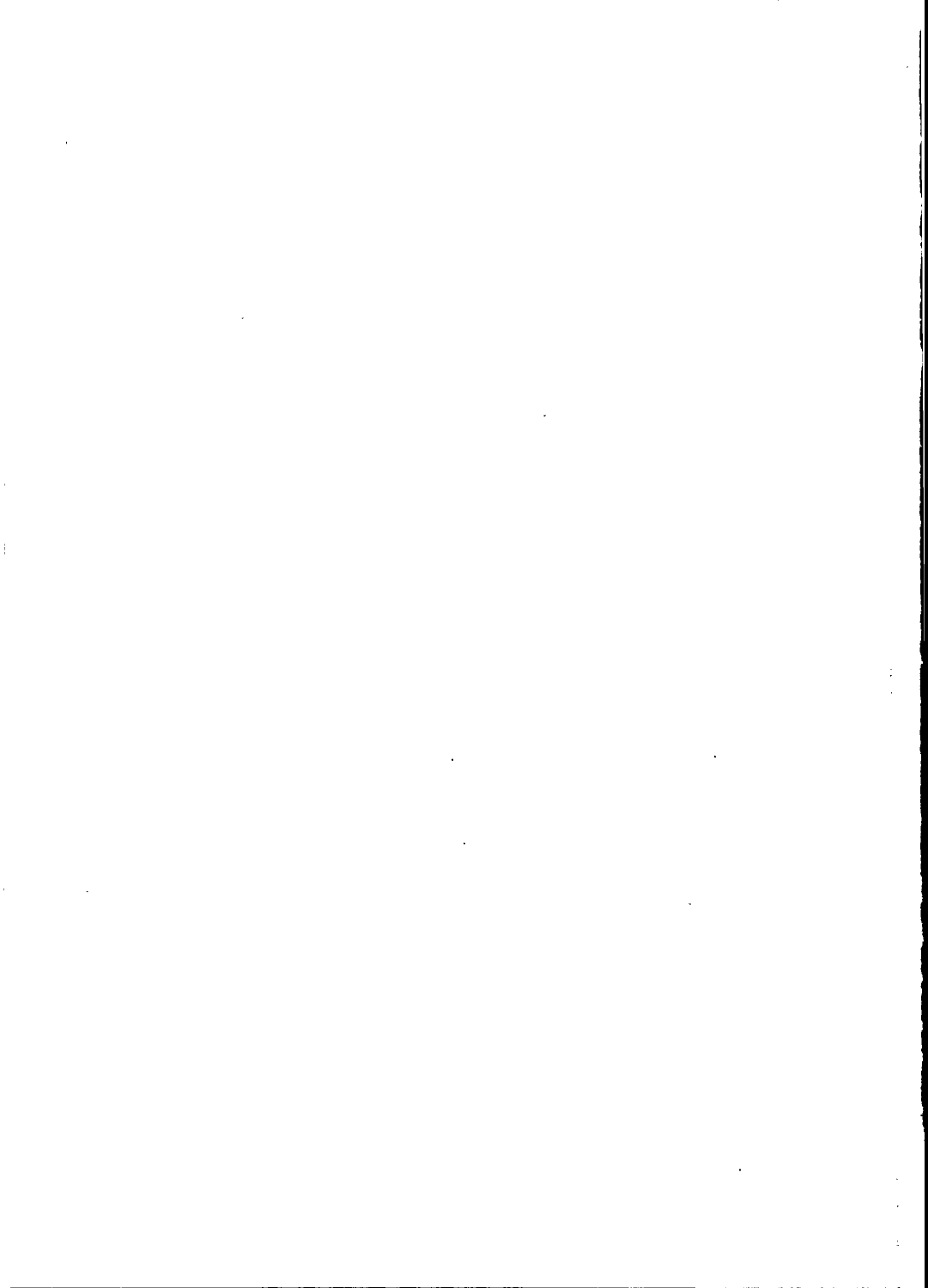## THE CONSTITUTION OF KENYA (AMENDMENT) **BILL, 2016**

#### A Bill for

### AN ACT of Parliament to amend the Constitution of Kenya

ENACTED by the Parliament of Kenya, as follows-

1. This Act may be cited as the Constitution of Short title. Kenya (Amendment) Act, 2016.

2. Section 15 of the Sixth Schedule to the Amendment of Section 15 of the Constitution is amended by inserting the following new  $\frac{\text{Section 13 of the}}{\text{Sixth Schedule to}}$ subsection immediately after subsection  $(1)$  -

 $\mathbf{I}$ 

t I f,

(1A) Despite subsection (1), the Senate may, by resolution, extend the period specified under subsection (1) for a further period of not more than three years.